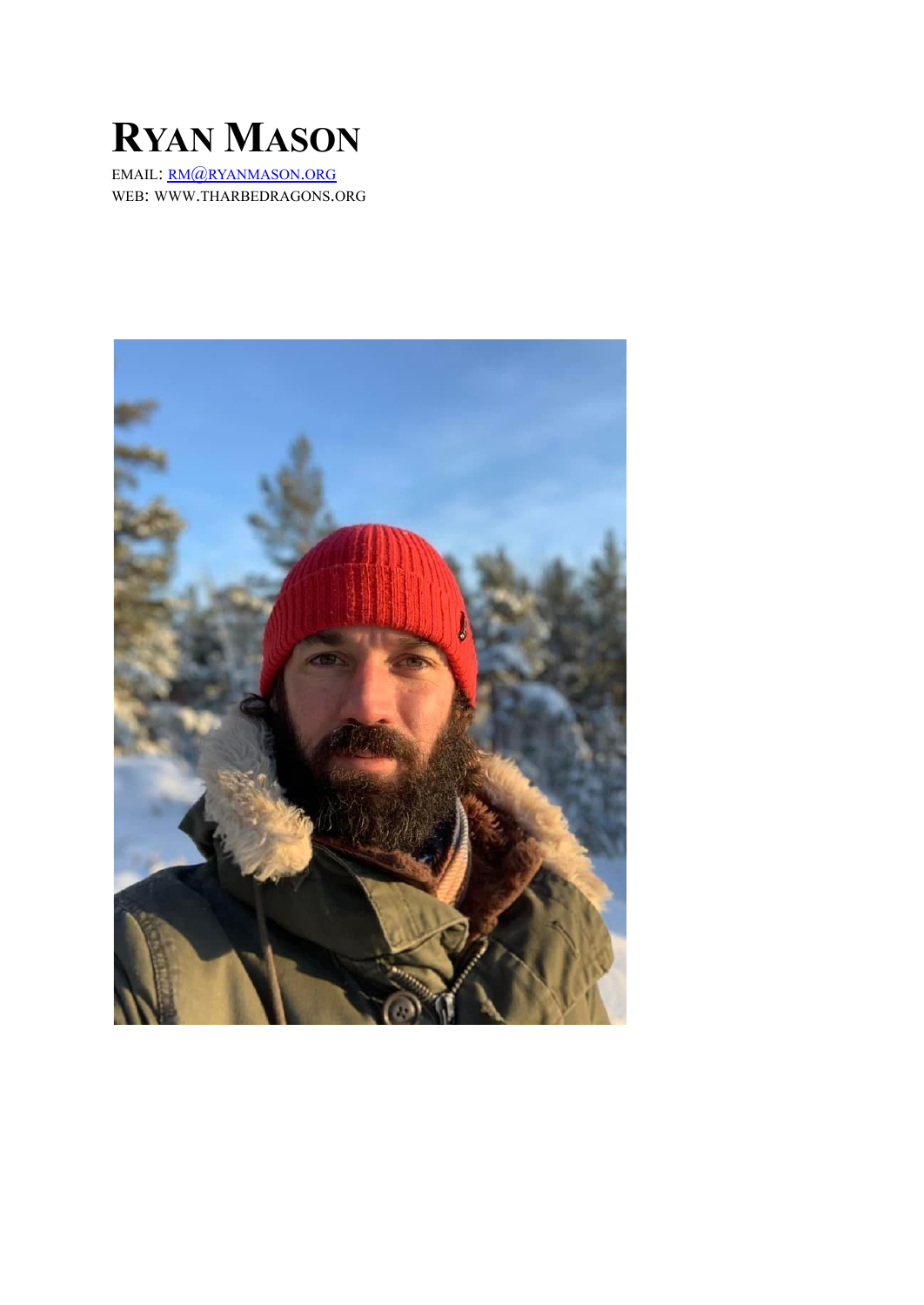# **Artistic education**

2021- 2023 **TEAK** Choreography Masters programme 2007 **California Institute of the Arts** Bachelor of Fine Arts Dance

## **Choreography**

**Staatstheater Braunschweig** – Blink - Gemischtes Doppel' **SpringboardX** –  $\overline{X}$  –  $\overline{Y}$  Piece Together the Elements' Rebel Instinct Workshop and Showing, Gibney Dance (THAR BE DRAGONS) **HSPro Hubbard Street** – Guest Choreographer for 50 dancers, Chicago USA **Staatstheater Kassel** - ,anarchy of the body' (double bill with Johannes Wieland and THAR BE DRAGONS) **'Dying Animals Don't Feel Sorry For Themselves'** - THAR BE DRAGONS, Helsinki FI **Sozo Visions in Motion** - division by zero and the meaning machine' **Springboard Danse Montreal -** , consider your options!', Montreal CA **TRAK Dance Ensemble -** , Nomansland', Salzburg AU **CalArts/RedCat Los Angeles** - , [crash] [landing]', Los Angeles USA 2017 '**ars technica' –** München DE **Springboard Danse Montreal** – restaging for Johannes Wieland 'you will be removed' winner of DER FAUST Award 2016 2016 München Gasteig Blackbox - through the windshield'

**München Gasteig** .nagoyqatsi" and ..melatonelavision'

2015 **München Gasteig -** , das bacchanal'

2015 **Salzburg Experimental Academy of Dance (SEAD)** – , exithere,

2014 **Salzburg Experimental Academy of Dance (SEAD)** – The Waiting Room'

2012 Staatstheater Kassel/TiF - , Anne Frank'

2009 **Staatstheater Kassel/TiF** - 'hönigkuchenpferd' - Battlegrounds:

Choreografische Werkstatt Staatstheater Kassel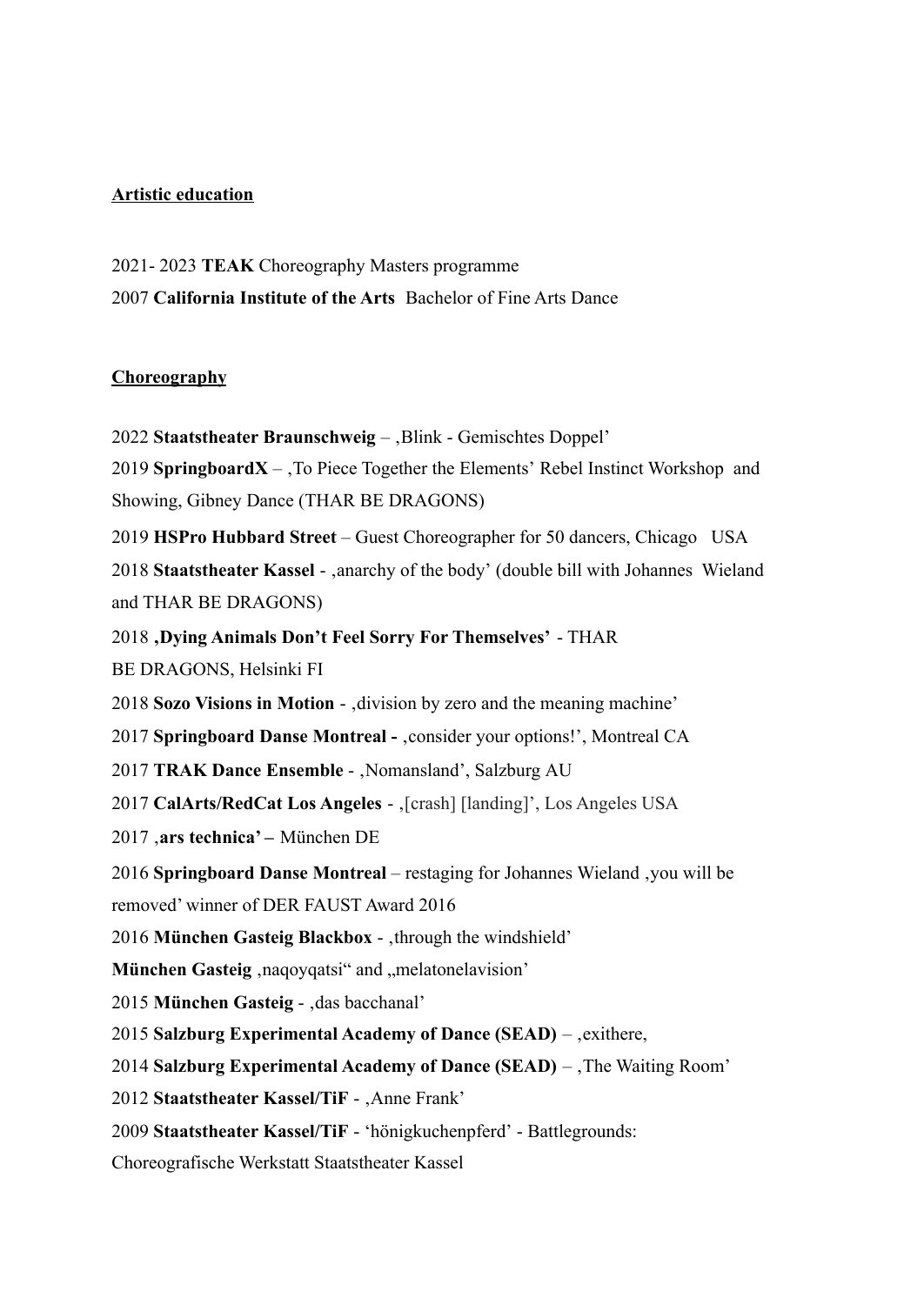2008 **Kassel Fridericianum** – PG-13' - Inside Out Late Night: Choreografische Werkstatt Staatstheater Kassel 2007 **RedCat Theater** - 'moonrocks' CalArts Spring Dance Concert Los Angeles

### **Rehearsal Director**

2019 - 2020 **Staatstheater Braunschweig** – guest rehearsal director 2012 - 2014 **Staatstheater Kassel** - rehearsal Director, /Tanztheater Johannes Wieland 2012 – present **Prüfungsvorsitzender** - an der staatlichen Berufsfachschule für zeitgenössischen Bühnentanz -Sozo Visions in Motion, Kassel

#### **Professional Dance Work**

2020 '**Kehys | Frame'** – Valtteri Raekallio / Raekallio Corp.

2019 **SpringboardX** –  $\overline{X}$  –  $\overline{Y}$  Piece Together the Elements' Rebel Instinct Workshop and Showing, Gibney Dance (THAR BE DRAGONS)

2018 **'DYING ANIMALS DON'T FEEL SORRY FOR THEMSELVES'** - THAR BE DRAGONS, Helsinki

- 2009 2012 **Staatstheater Kassel** -Dancer Johannes Wieland
- 2007 2009 **José Limón Dance Company** NYC
- 2002 2003 **Peter Pan U.S. National Broadway Tour** starring Cathy Rigby
- 2001 2002 **Jesus Christ Superstar U.S. National Broadway Tour**
- 1992 1993 **Annie Get Your Gun U.S. National Tour**

### **Teaching/Workshops**

- 2020 **b12 Berlin dance workshop and festival** THAR BE DRAGONS
- 2019 **Anton Bruckner University Linz –** Faculty
- 2019 **b12 Berlin dance workshop and festival (6 day research workshop)** THAR
- BE DRAGONS/Ryan Mason and Annamari Keskinen
- 2018 **NYU Tisch** Guest Faculty